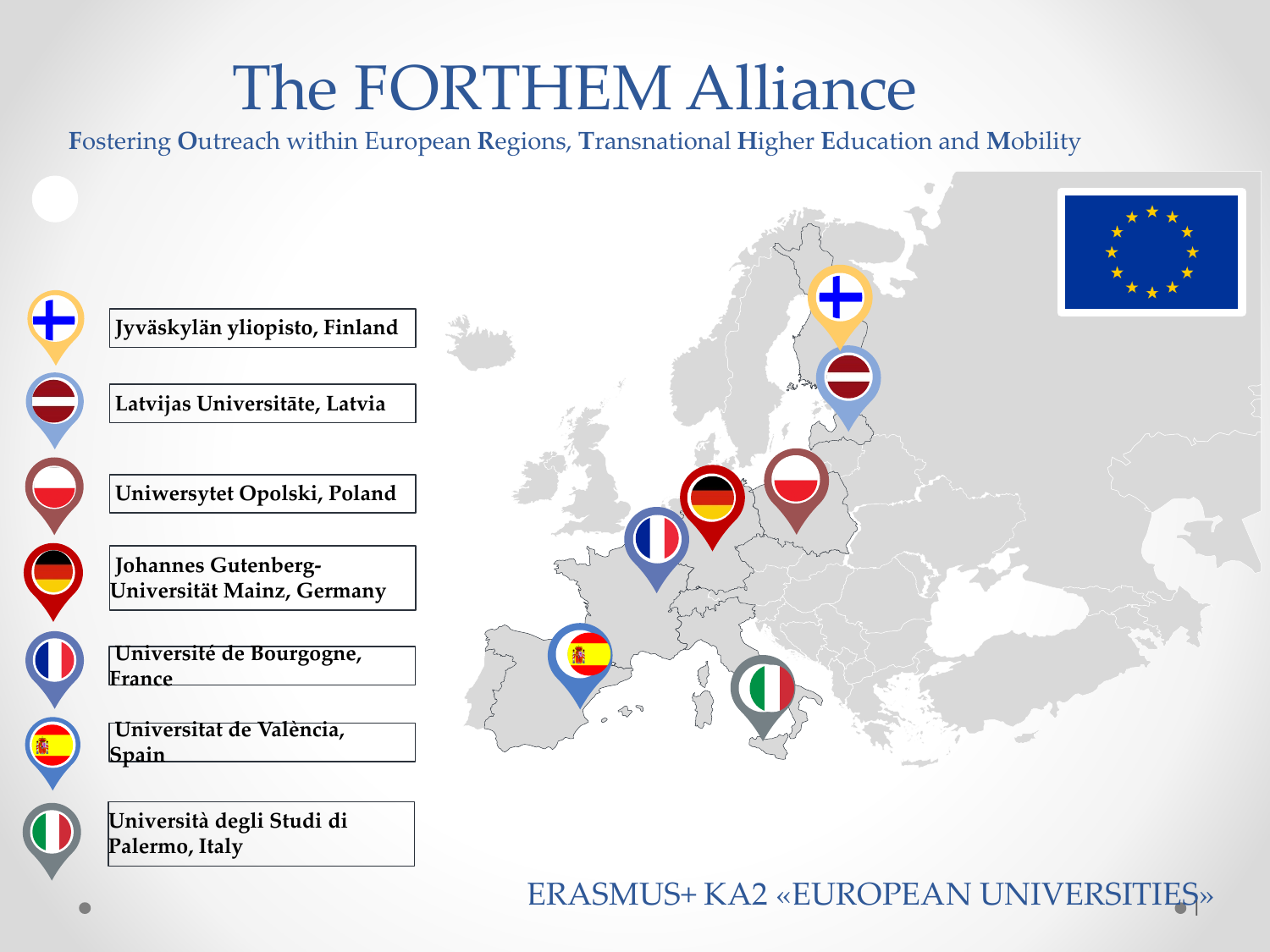### Key aims of FORTHEM

- to **educate future generations** of open-minded people committed to our common democratic values
- to institutionalize an environment of permanent and deeper **academic cooperation**
- to build up **a joint campus**, allowing physical, virtual and blended mobility and an increasing amount of joint study programmes
- to use innovative, **student-centered methods**
- to foster **multilingualism,** variety of language resources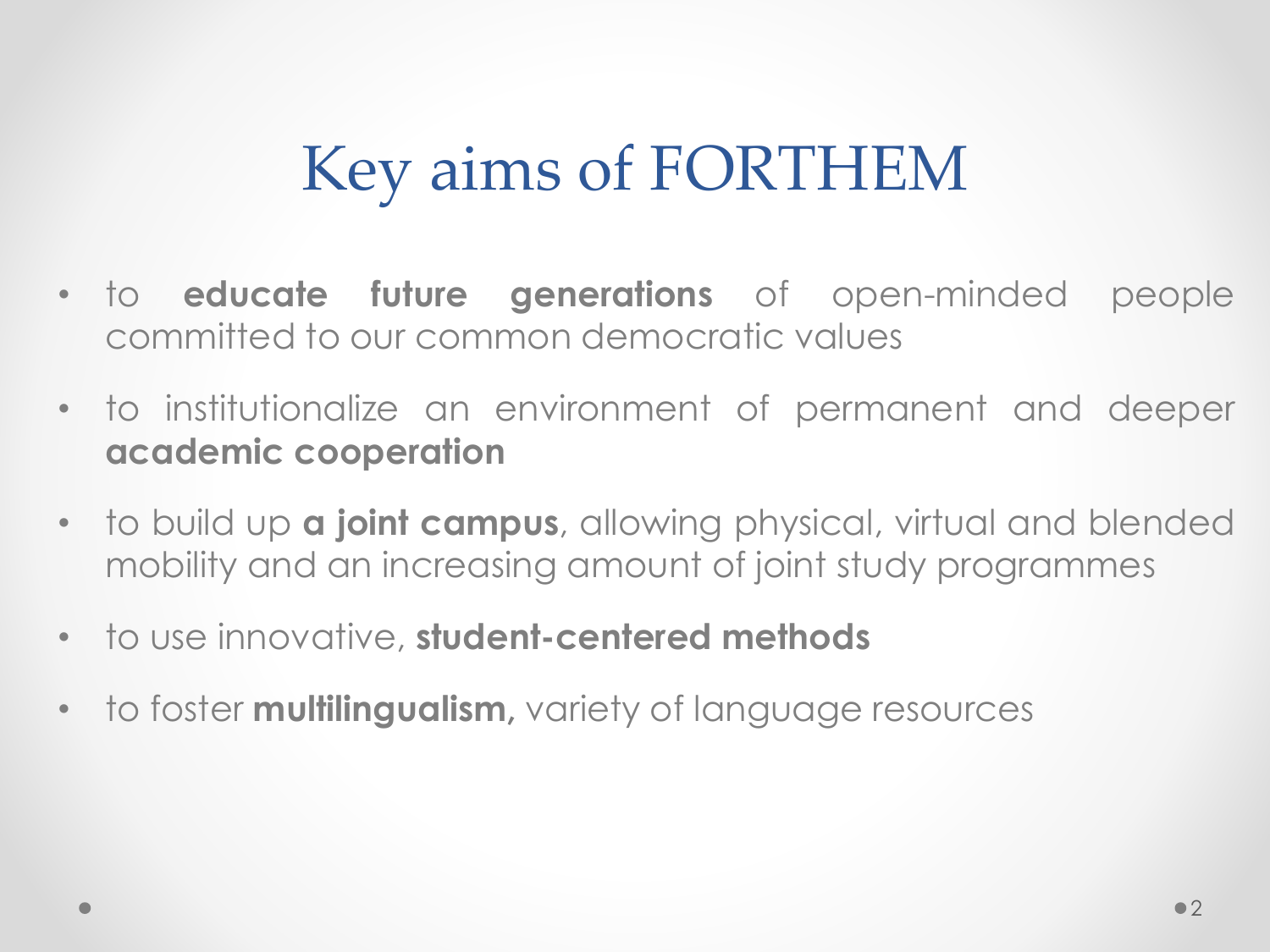# 1. Mobility Mission

#### **Virtual mobility - Digital Academy**

- joint blended and virtual learning modules
- training for staff in digital competence

### **Short-term mobility**

• Twenty one individual activities related to research and ten collective short-term activities per year

#### **Long-term mobility**

- o identify blocks for student mobility
- o extend Erasmus agreements
- o implement three new joint degrees
- o set up the FORTHEM Campus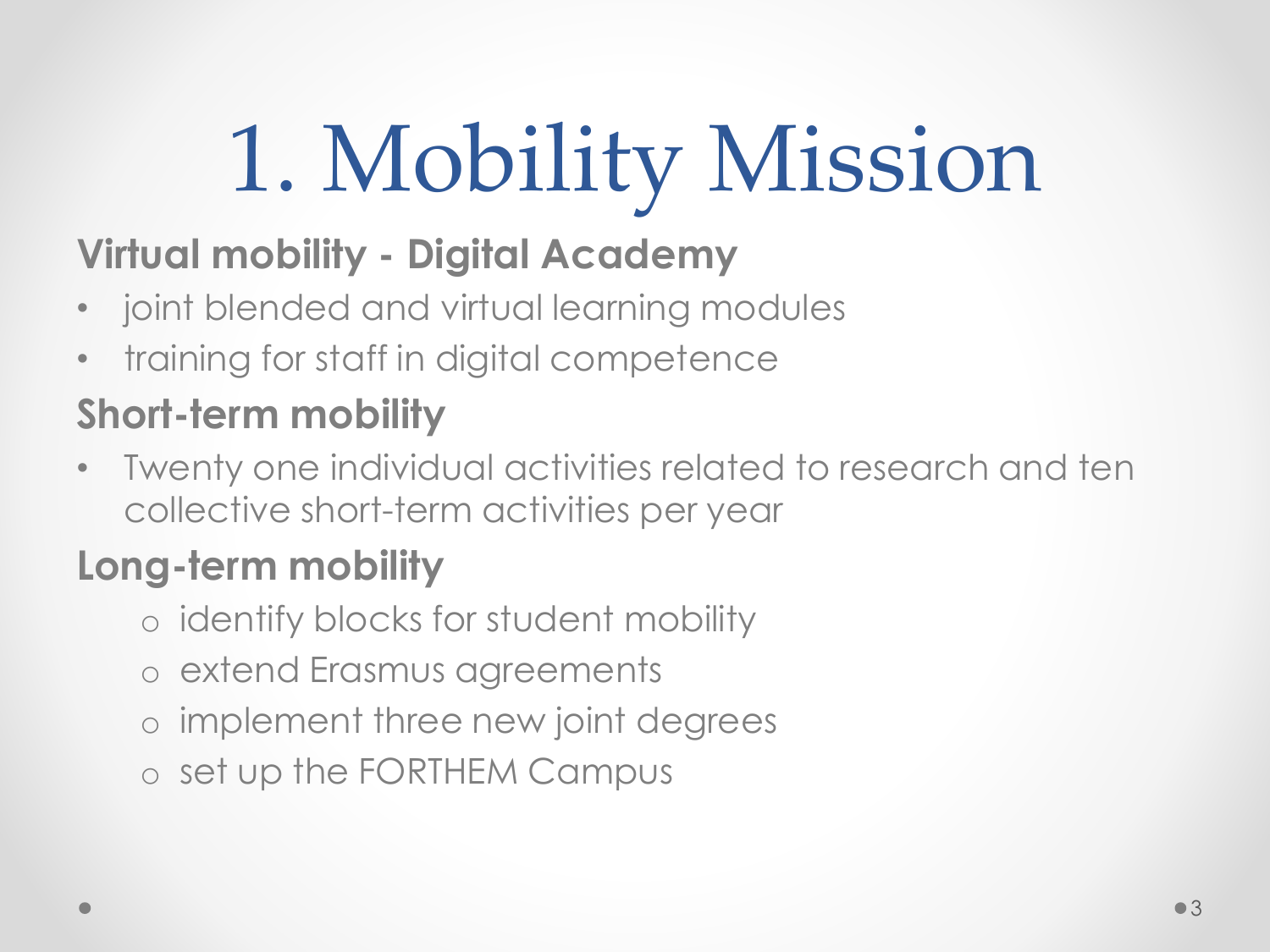### 2. Labs Mission

**Seven labs** for education, research and innovation

- 1. Food Science (Dijon)
- **2. Diversity and Migration (Palermo)**
- 3. Experiencing Europe (Opole)
- 4. Multilingualism in School and Higher Education (Jyväskylä)
- 5. Digital Transformation

6 and 7 will be selected by the students of FORTHEM Alliance, based on proposals from the Steering Committee(Valencia/Dijon/Mainz)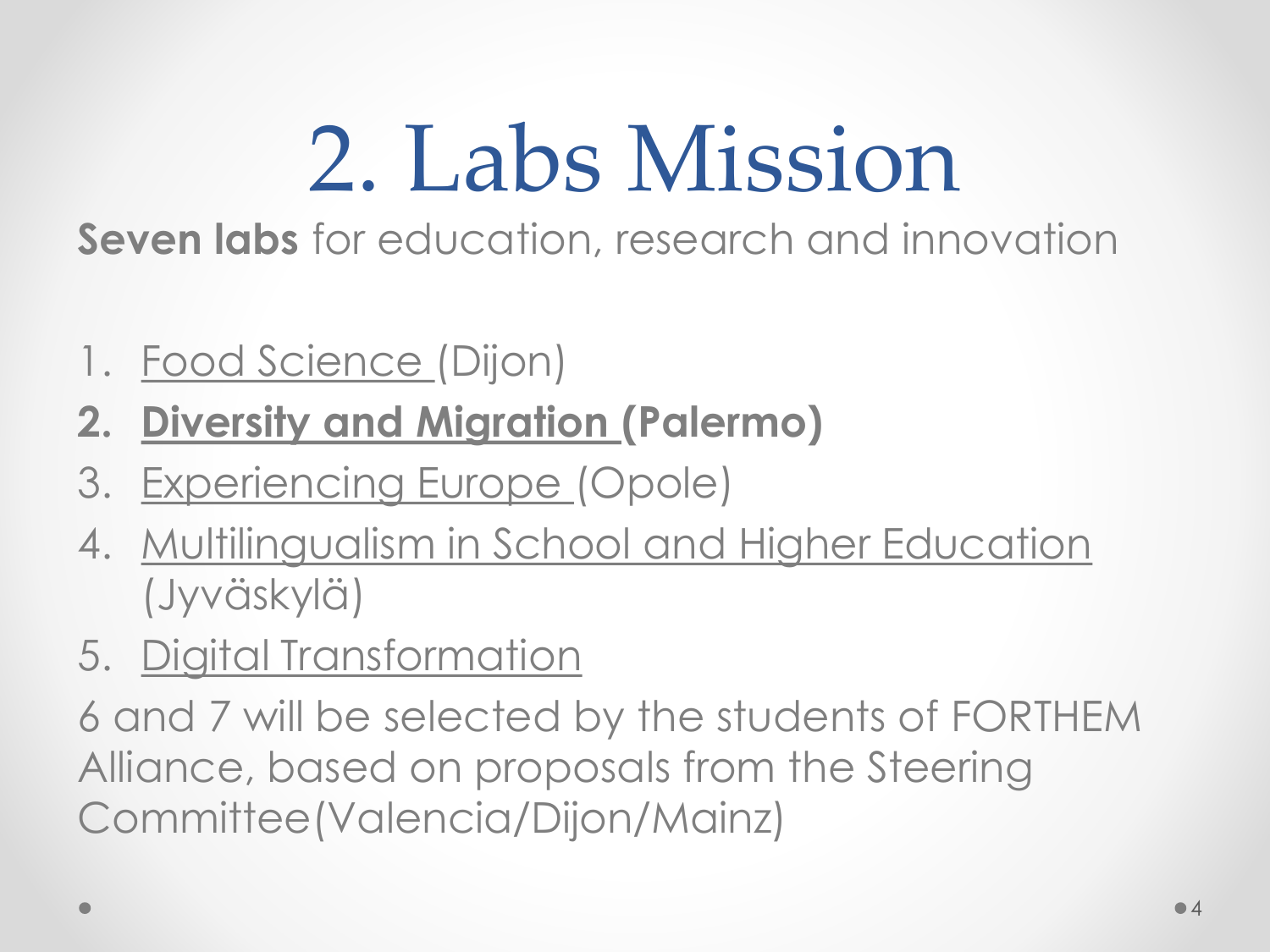# 3. Outreach Mission

- **Network** of schools, companies and public & third sector organisations to provide **internship placements**
- Funding opportunities and professional support for students for performing **volunteer work in multinational groups**
- **bring Europe into classrooms,** training opportunities for school teachers
- **Dissemination** events in local communities